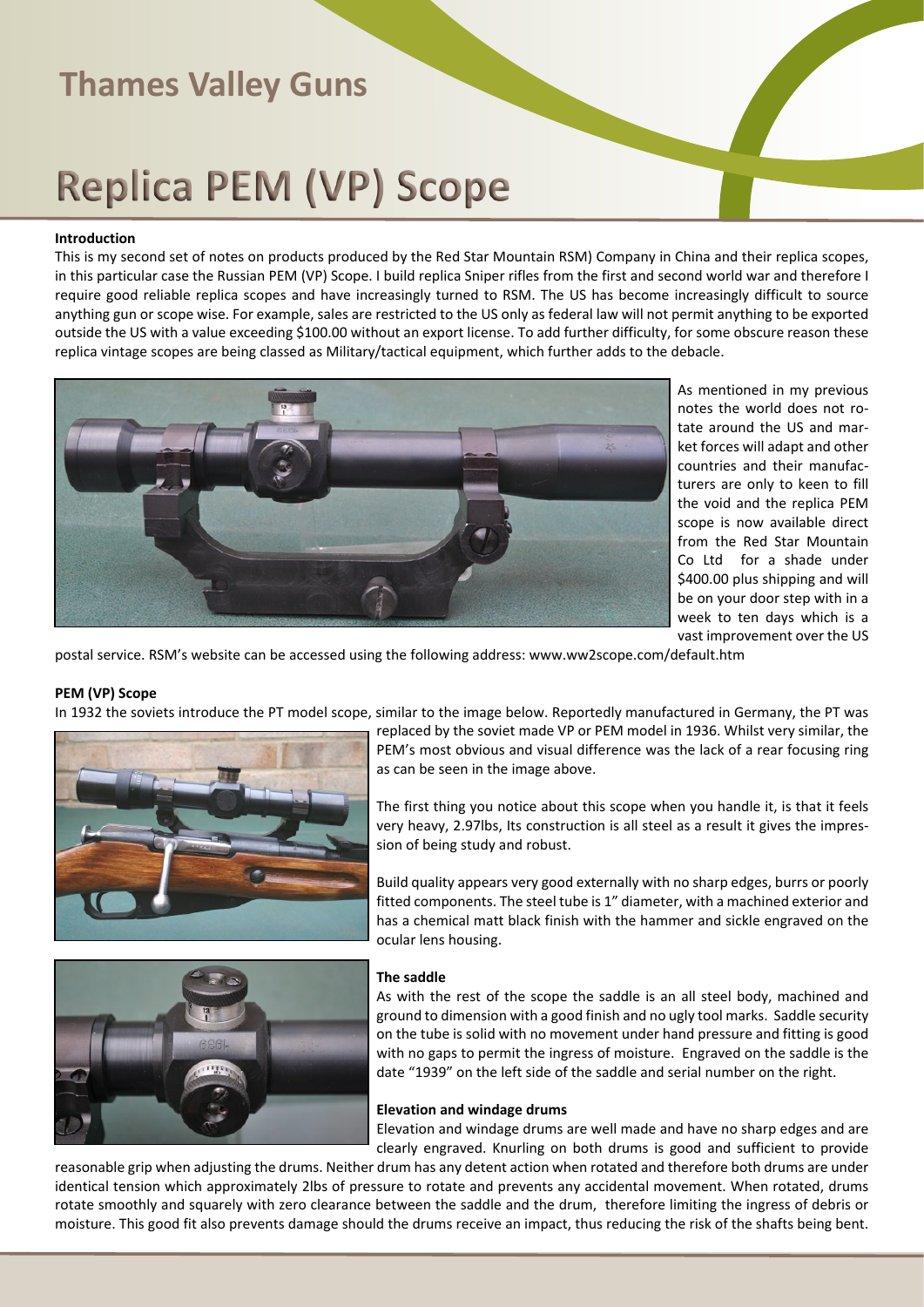# **Replica PEM (VP) Scope**

#### **Elevation and windage drums - continued**

Each drum has a reference point, so once zeroing has been achieved, the scale on both drums can be slipped by slackening the two screw situated on top of the drum.

The elevation drum is scaled from nought to thirteen with a progressive scale that increase in line with the range, making it fairly obvious to the user which way to turn the drum to increase the elevation. The windage is a consistent scale, ranging from nought to ten and with a plus and minus sign to indicate left or right. As this scope is a replica, it operates in the same manner as the original and therefore when rotating the drums, one moves the reticule. This can be a little disconcerting for the modern scope user who is accustomed to self centring reticules but it is also essential to ensure that the scope is mounted correctly otherwise



the user can find the reticule way over to the left or right with no further adjustment. I mention this because this can be offset by the mount. Whilst this is a fix, I feel it is unprofessional and therefore not the solution to a poor mounting job.

My only slight niggle at this point is with the drum screws themselves, using the correct sized screwdriver is essential if one is to prevent burring up the screws as screw quality is not great.

#### **Tube**

Overall the tube appears well manufactured, no burrs and blacking is good. Scope integrity appears nice and solid, however if you look closely at the front and rear sections of the tube,

they have a slightly different finish. The rear section is smooth and the front has slight but consistent ringing generated by the tooling. Its not a big deal, it is cosmetic only and does not effect performance but it does reflect quality issues. Engraved on the ocular lens housing is a hammer and sickle

#### **Lenses & Reticule**

Inspecting the object and ocular lenses, they appear clean, unscratched with no debris or dust on the internal surfaces. Looking through the object lens at the internal components shows no debris but there are some tooling marks on internal surfaces. Again this is a cosmetic and quality issue but does not effect the performance of the scope. Picture quality is good with no obvious distortion towards the edges and therefore the picture appears clear and crisp.

The object and ocular lenses are modern coated lenses unlike the original. Internal object lens size is 30mm with the outside tube diameter increasing this to 35mm. Ocular lens size is 31.58mm with the outside tube diameter increasing to 35.8mm. Reticule is a German No1 and is precise, clear with no dust or distortion.



To date I have not experienced any fogging due to harsh environmental conditions but as my testing has been limited to accuracy and function testing in temperate climes, I am not really put the scope to the test.

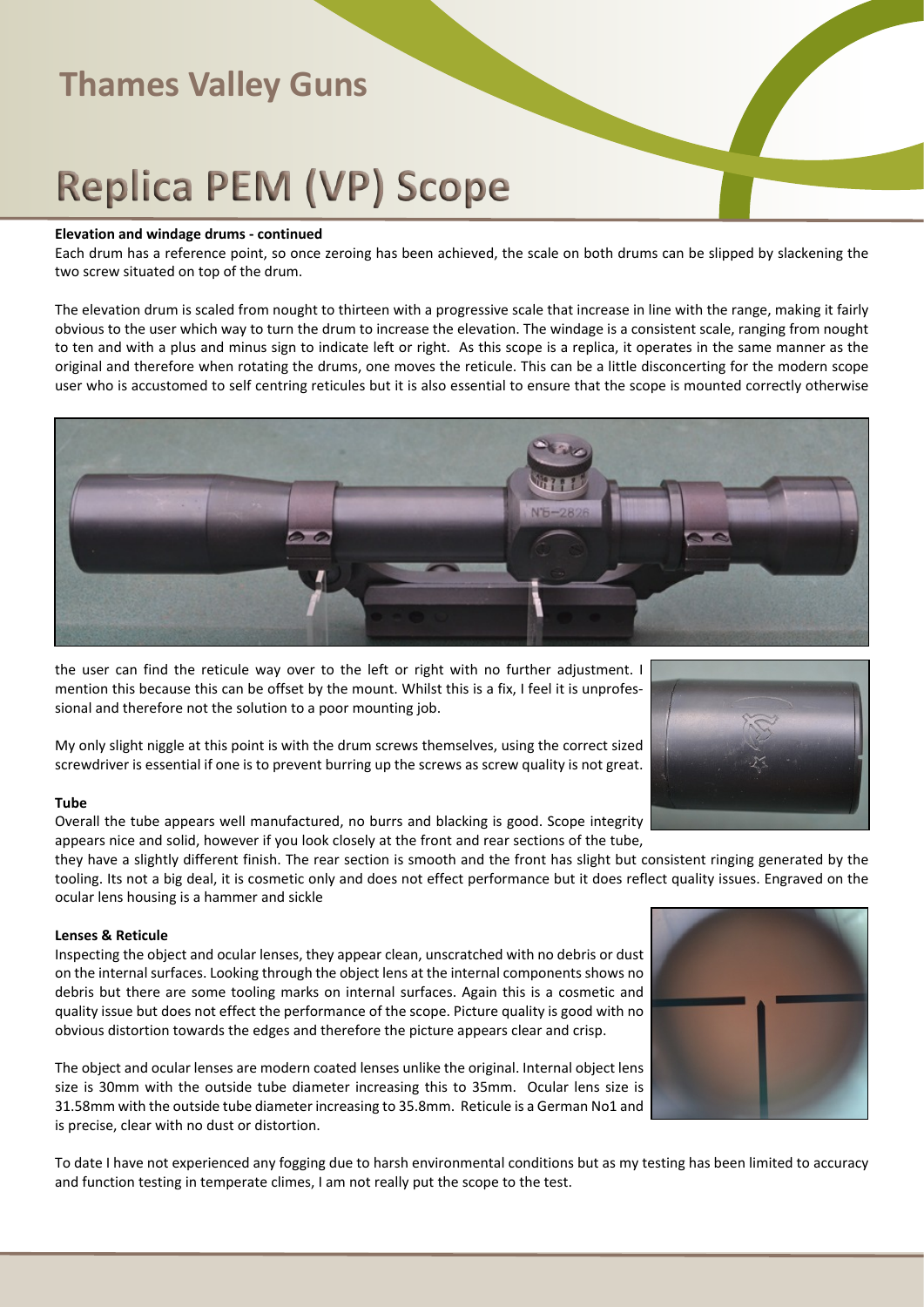# **Replica PEM (VP) Scope**

### **Mount assembly**

I have called this unit the mount assembly as it consists of the front a rear rings, the saddle and the mounting bracket. The mount assembly is a solid and substantial affair that adds considerable weight to the rifle. Unlike the No32 Mount this bracket is better



made, with no burrs, square profile and matching interfaces. However fitting the mounting bracket requires a competent Gunsmith or Armourer as the bracket requires accurate alignment with the bore and correct fitting to the receiver to ensure the correct eye relief as the scope mount has very

little provision for eye relief adjustment. The bracket is secured to the receiver with screws, locking screws and pins with the stock being relieved to provide clearance for the scope mount. You can relieve the woodwork further to allow you to remove the scope and the saddle without removing the stock, but this is not something I have done.

The mount assembly does allow for course windage adjustment, the front ring can pivot on its mounting screw and the rear mount can be adjusted left and right by slackening off one screw and tightening the other. There is a scale as can be seen in the image above to give an indication of adjustment.

My own Nagant was fitted with a replica PT scope and therefore when it came to fitting the PEM, I simply removed the PT and saddle as one unit and with replaced it with the PEM assembly. To my surprise interchangeability was 100% therefore giving me the impression that the mount assembly was sourced from the same manufacturer.

## **Instructions**

Sadly no instructions are provided with the scope and this appears to be a common theme with all RSM products. I think this is shortcoming if the company wish to portray a more professional image.

## **Fittings**

As the screws and pins for securing the bracket to the receiver are fairly specialised, RSM provide the screws, locking screws, pins, drill and tap. This is very helpful as sourcing separately would introduce a host of problems.

## **Pre Range Setup**

Having set up the PEM scope and prior to going to the range, I did compare the PEM to the replica PT that I replaced it with. The PT had a better external finish with a ground surface on the tubes exterior and the drums had a positive detent, which in comparison to the PEM lacked the drum detent, the PEM had noticeable tooling marks on the tube, yet offered more adjustment for eye relief and provided a more powerful magnification which provided larger looking reticule. However one should not criticise the lack of detent as this is technically correct and in keeping with the original scope.

My shooting position was better with the PEM as I did not have to lean so much into the scope to compensate for eye relief and the sight picture was definitely superior.